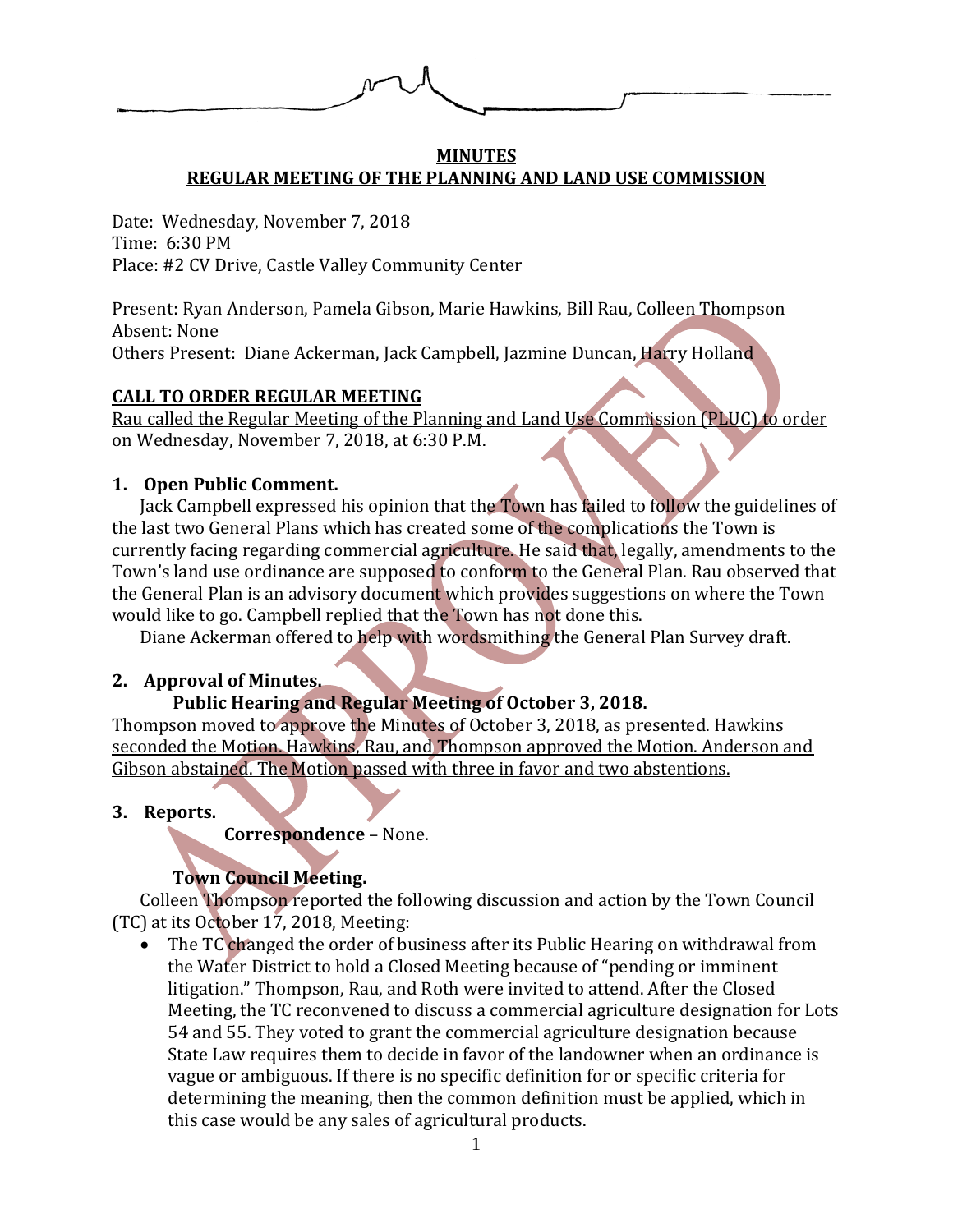

- The TC tabled discussion and action regarding the recommendation for exclusionary fencing on Lots 54 and 55 to allow time to study possible conditions. According to Thompson, George Holling has offered to raise his temporary four-foot fence to no more than five feet with the use of a top bar which would keep in horses, and Deb Holling proposed planting and trimming trees within the three-foot setback of the current fence.
- The Hollings submitted a letter to the Town showing the results of a recent survey on Lot 429 which shows the road easement within their southern property line. Their letter claims that the property line extends into the Town's parking lot and asked that no parking be allowed along the road easements during the upcoming Gourd Festival. Mayor Duncan added that the original platting for Castle Valley includes CV Drive and noted that the Town does have regulation over the road easement.
- The TC is exploring options for aligning the Castle Valley Inn contract requirements with information provided by Southeastern Utah Health Department Director Orion Rogers regarding the frequency of inspections of their septic systems and annual proof that the tanks have been pumped.
- The TC made a formal recommendation to the PLUC to research and recommend criteria to add to Ordinance 2003-3 to use in establishing commercial agriculture for exclusionary fence applications. Mary Beth Fitzburgh informed the TC that fence CUPs are nonpermanent and must be renewed each year and remain in compliance with changed standards.
- No discussion or action on a possible moratorium on land use applications related to permitted and conditional use regarding livestock.
- The TC approved three minor changes and then accepted all recent changes to Ordinance 85-3: definitions plus chapters 3, 4, 5, 6, 7, and 9.

# **Permit Agent – Interim Permit Agent**

- **Permit Activity** Roth submitted a report showing approval for three Certificates of Occupancy.
	- **Updates on Recent Applications**  Roth reported that she expects the three Conditional Use Permits for livestock in excess of permitted use submitted by Deb Holling to be ready for review at the next PLUC Meeting. She said she is waiting for a couple of corrections to be made on the applications and will mail notifications to neighbors next week—once the corrections are received.

# **Procedural Matters.**

- **Upcoming conditional use permit and business license renewals** – Roth reviewed the list of conditional use permit and business license renewals that will be on next month's PLUC Agenda for recommendation of approval to the Town Council. Roth said that permit application conditions require Farmhouse Fudge, Castle Valley Creamery, and Nunn Better Meats to submit annual Certificates of Operation from the Utah Department of Agriculture with their permit renewal applications. In addition, Fullam Fireworks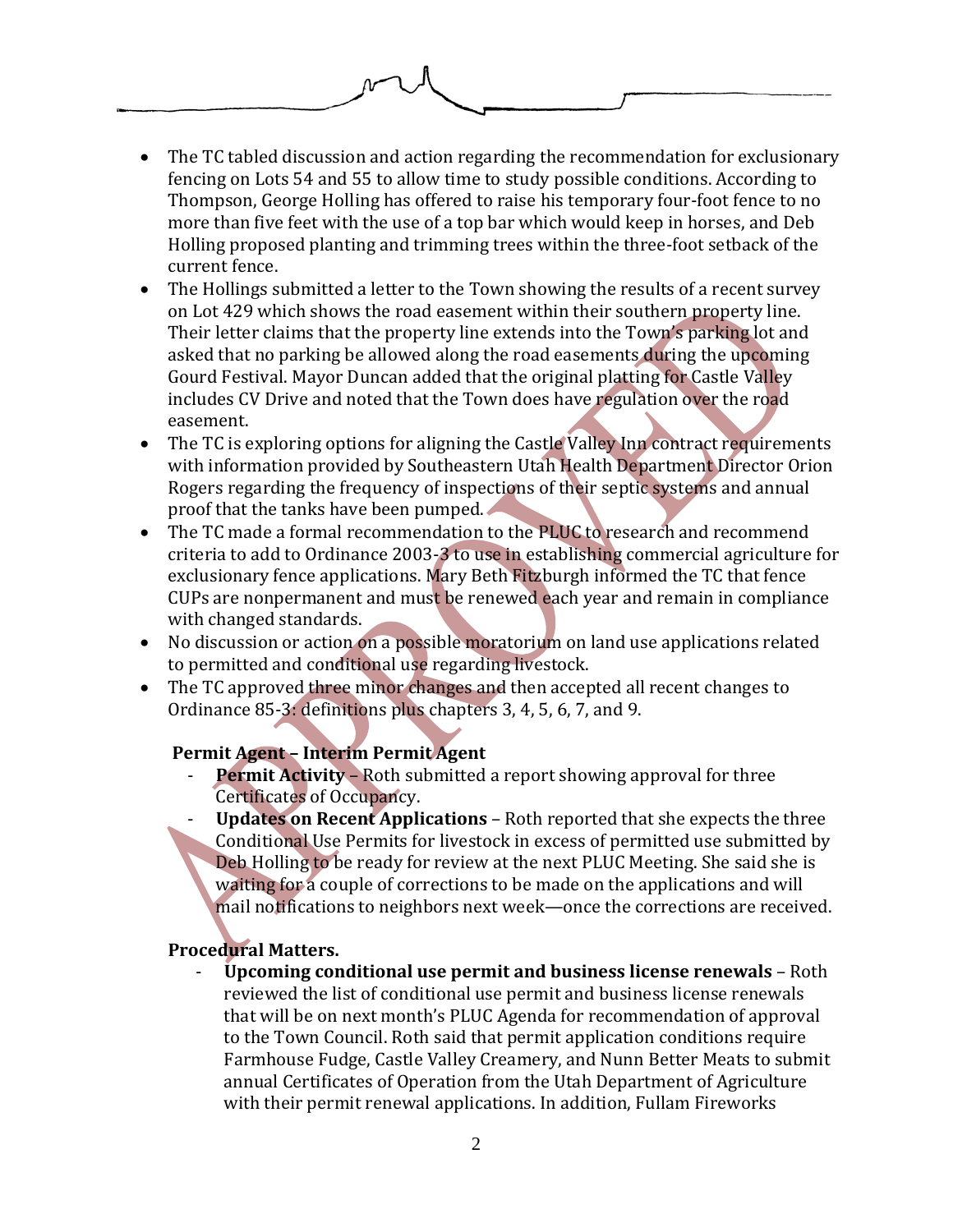submits current proof of inspection from the U.S. Bureau of Alcohol, Firearms, Tobacco, and Explosives which is done every three years and Castle Valley Property Management is required to submit evidence of an annual inspection of his fire suppression equipment for his welding activity. PLUC Members decided to impose the same annual condition on Michael Dunton's Studio since he, too, is involved with welding activity. PLUC Members agreed to allow Dunton until December 31 to comply with this request since it had not been a previous condition.

**Other** – Rau announced that he will not serve as PLUC Chair next year. He suggested a rotation schedule in which each PLUC Member serves as Chair for one year with a possible second year extension. He asked PLUC Members to consider other options. The nomination of a new Chair and Co-chair, he said, is scheduled for the January 2019 PLUC Meeting. According to Rau, the PLUC Chair is responsible for conducting Meetings, approving the Agenda, being familiar with Agenda items, and supervising the Building Permit Agent. He said this takes about two to four hours each month.

#### **NEW BUSINESS**

## **4. Discussion and possible action re: Meeting dates for 2019.**

PLUC Members agreed to hold PLUC Meetings on the first Wednesday of each month with the exception of the January and July Meetings which will be held on the second Wednesday of the month—January 9 and July 10.

Gibson moved to accept the proposed schedule. Anderson seconded the Motion. Anderson, Gibson, Hawkins, Rau, and Thompson approved the Motion. The Motion passed unanimously.

# **5. Discussion and possible action re: proposed amendments to Ordinance 2003-3.**

Rau explained the purpose of Ordinance 2003-3 is to encourage the movement of deer within Castle Valley by limiting the use of exclusionary fencing. He said he was aware of only one application—the current one—for exclusionary fencing in the fifteen years since the Ordinance was written. Based on efforts to simplify the ordinance and on comments received regarding this application, he said he thinks amendments to the Ordinance are in order. He presented a draft of some proposed amendments, as follows:

## Section 1:

- 1.3 Barbed wire on any part of a fence is prohibited.
- 1.5 For wire fencing, the bottom wire shall be at least 16 inches from the ground.
- 1.8 (Rau questioned whether there is any need for electric fencing.)

## Exceptions:

- A. Lots upon which the owner or resident raises crops and/or orchards for own consumption and/or sale may employ fencing around a single area of no more than one (1) acre to a height of six (6) feet from the ground to exclude deer.
- B. (Deletes allowance of fences up to eight (8) feet.)
- C. All exclusionary fencing under  $\underline{A}$ . above shall be a minimum of fifty feet from roads.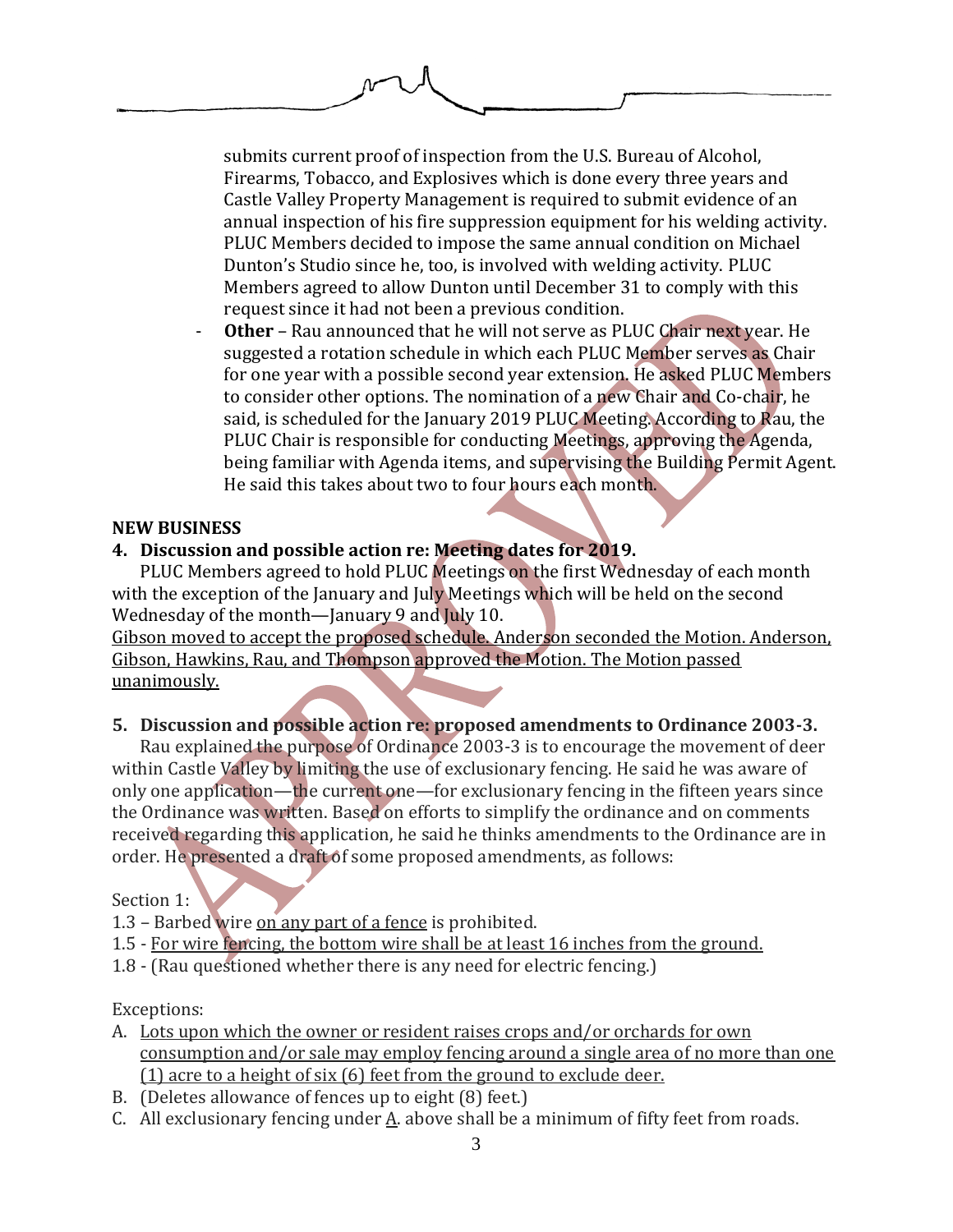

D. Pre-existing fencing as of March 1, 2003, and repair of existing fencing, but not with barbed or electrified wire.

Hawkins observed current barbed wire fences would be grandfathered, but Rau noted that this would prohibit any continuation of use of barbed wire.

According to Rau, 1.5 was added for fawns to get under the fence. Hawkins noted that this would not keep in dogs and other pets, but Duncan noted that these regulations are for wire fencing which would not keep dogs in anyway. Thompson encouraged everyone to read the deer friendly fence articles which she had sent earlier. Campbell suggested reviewing the drafts of proposed amendments of 2009 for changes to the fence ordinance. Campbell will provide a copy of the draft he has to the Town Clerk. Thompson will check for audiotapes of those meetings. Thompson asked whether the first part of the ordinance was trying to establish a fair balance between keeping livestock in and wildlife out and wondered to what extent the ordinance should accommodate both those needs. In the Exceptions section, she agreed with Rau's proposal to remove the commercial agriculture designation, which she thinks simplifies the process.

Thompson noted that the Town Council had directed the PLUC to suggest guidelines for determining commercial agriculture, but suggested that commercial agriculture should be replaced with criteria focusing on livelihood or sustenance (or lifestyle) in order to find a reasonable, fair, non-arbitrary way to decide if an exemption is deserved. She suggested getting away from the idea of commercial agriculture which was contentious. Campbell suggested using the conditional use permit process for premises occupations for commercial agriculture activity.

Duncan pointed out conflicts in current ordinances, such as 85-3 requiring livestock to be fenced and 2003-3 saying no fence can be higher than four feet which is not adequate for keeping in horses.

Thompson said that the regulation needs to be fair for deer, people and livestock. Campbell suggested using the conditional use permit process for different fencing needs.

Thompson suggested using the upcoming survey to explore how residents feel about commercial activities and to research state law concerning requirements for selling agricultural products. She noted that commercial agriculture was prohibited before 2010. She thought it important to distinguish between livestock and crops and asked whether the Town could prohibit pesticides. According to Duncan, Utah does not prohibit more restrictive local zoning in regards to pesticide use.

It was generally agreed that permitted livestock numbers need to be reassessed.

There was general discussion regarding whether electric fencing and double fencing should also be considered exclusionary fencing. It was noted that electric fencing can be used to keep horses inside the fence and that double fencing can be used to keep predators out.

Several people suggested expanding exceptions to two acres rather than one acre. Thompson suggested that caging young trees could reduce the need for exclusionary fencing around orchards.

Anderson suggested that PLUC Members do some research with their neighbors to determine what practices have worked. Rau reminded PLUC Members that they have a six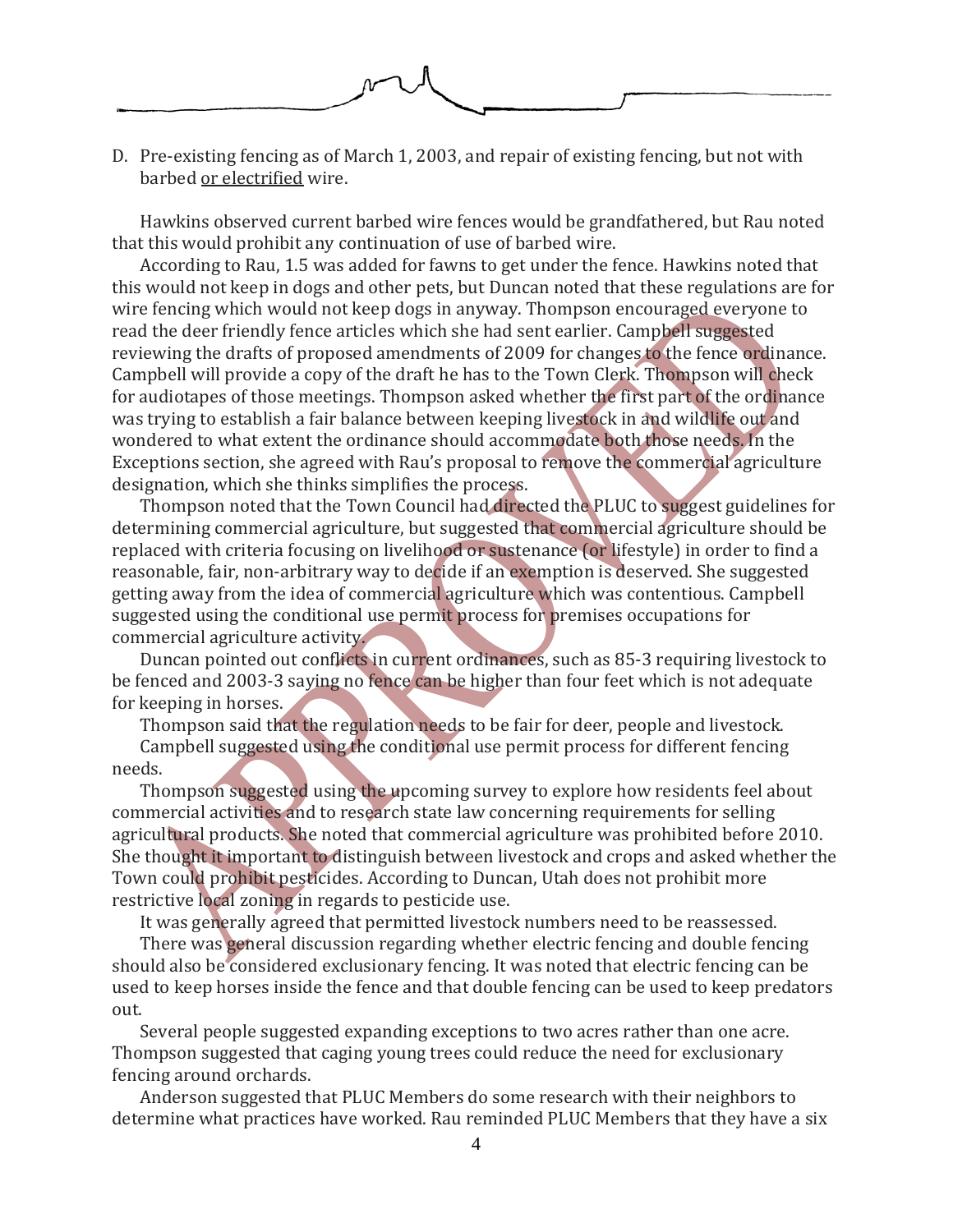

month window to develop proposed amendments during which new applications can be deferred.

Anderson moved to table Item 5. Thompson seconded the Motion. Anderson, Gibson, Hawkins, Rau, and Thompson approved the Motion. The Motion passed unanimously.

## **6. Discussion and possible action re: recommendation to Town Council of criteria for commercial agriculture designation for those applying for a nonpermanent conditional use permit for exclusionary fencing.**

PLUC Members discussed whether there was a need for this Agenda Item since the PLUC was proposing to remove the commercial agriculture designation in its previous discussion of amendments to Ordinance 2003-3 in Item 5.

Anderson move to table Item 5 until further research is done. Due to lack of a second, the Motion was dropped and Item 6 will be removed from the next Agenda.

# **UNFINISHED BUSINESS**

**7. Discussion and possible action re: amendments to Ordinance 95-6: An Ordinance regarding the Permit and Other Land Use Permit Processes to align it with proposed amendments proposed to Ordinance 85-3.**

According to Roth the primary holdup in this Ordinance has to do with septic tank regulation between the State and the Town. Rau said he and Roth are scheduled to meet next week with the Southeastern Utah Health Department and suggested continuing the discussion after that meeting. He said the Town will emphasize its desire to protect the Town's watershed and ensure the continued quality of its drinking water. Duncan said the Town is waiting for legal review regarding whether the State can prohibit stricter regulation by the Town. Hawkins suggested the Town should be willing to go to Court if need be to protect its watershed. Duncan said it was her understanding that there was a process for the Town to work with the State about what works locally. Hawkins moved to retable Item 7. Thompson seconded the Motion. Anderson, Gibson, Hawkins, Rau, and Thompson approved the Motion. The Motion passed unanimously.

## **8. Discussion and possible action re: amendments to Ordinance 85-3, Section 4.9 to include the specific operating requirements described in Section 4.10.1 (A – L).**

There was discussion regarding which items do not apply to permitted use. Mary Beth Fitzburgh had sent some comments regarding parts that did not apply. There was additional discussion regarding whether 4.9.1.G should include shelter for large animals and whether specific animals should be listed as prohibited.

Roth noted that the Agenda item would need to be retitled if a broader scope of changes were wanted.

Campbell suggested using the conditional use permit process for unusual types of animals.

Thompson moved to start examining changes to Section 4.10 as well as 4.9 at the next Meeting. Gibson seconded the Motion.

Roth asked whether PLUC Members wanted to expand their discussion to include Section 4.4. Rau questioned whether the PLUC had time to take this on in the midst of the General Plan review.